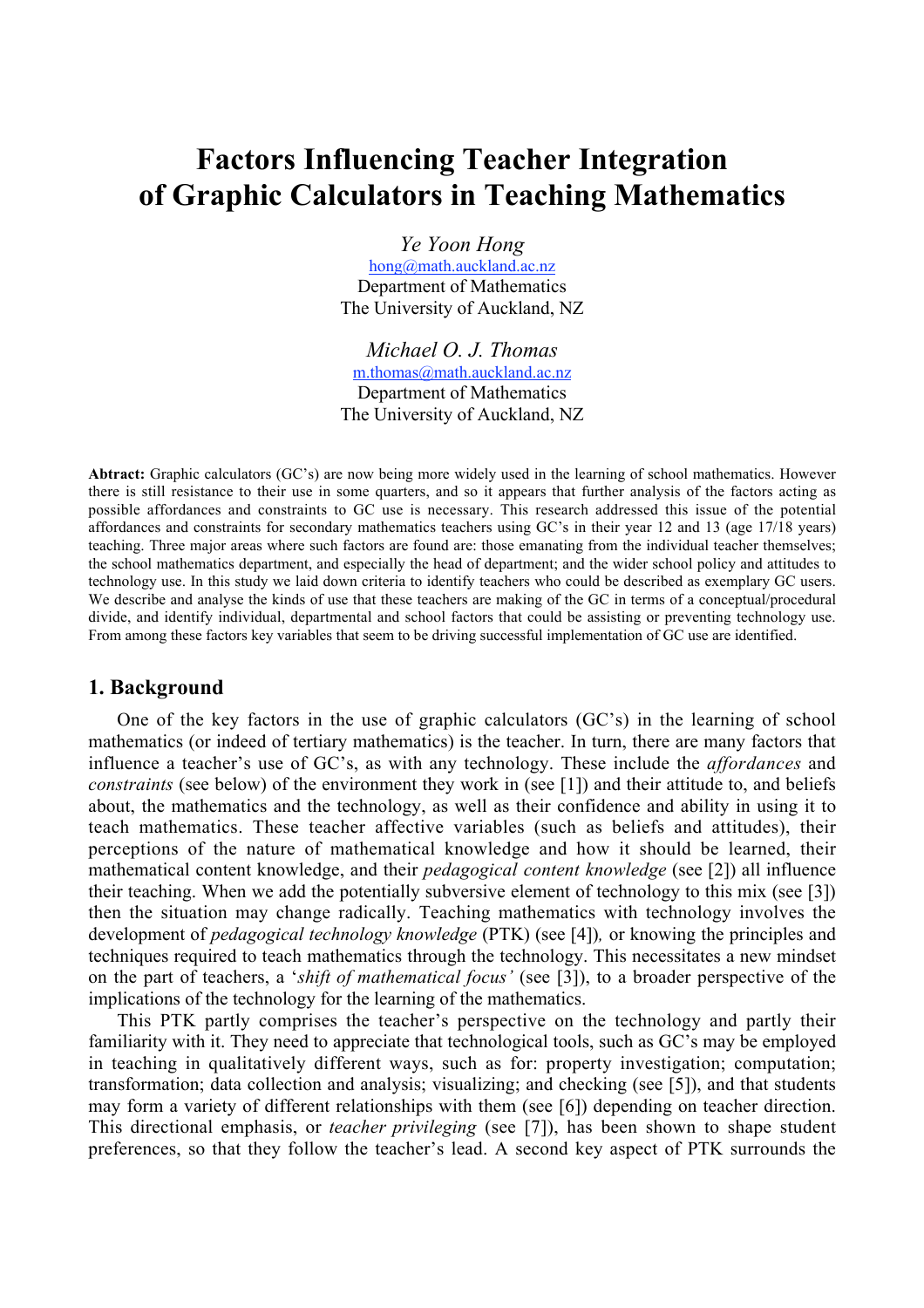transforming of a technological tool into an instrument (see [8]). This engages the teacher in actions and decisions to adapt the tool to a particular mathematical task by considering what it can do and how. This concerns more than just the mechanics of the getting the syntax and semantics of the input/output, the algebraic expectation, and coping with the difficulties of navigating between screens and between menu operations. It means seeing how the technology can mediate between the user and the mathematics. Hence, Guin and Trouche [9] stress the need for instrumentation and conceptualisation to occur concurrently in the classroom, and so teachers need to focus technological activity on specific conceptions.

Gibson [10] has described a theory that presents relationships between agents, in our case teachers, and the environment they seek to interact with. A key feature of this interaction is the presence of *affordances* (attributes of the environment that contribute to the potential for an interaction to occur) and *constraints* (characteristics of the affordance that provide structure and guidance for the interaction, see [11]). In this mix, according to Greeno (see [1], p. 338), "An affordance relates attributes of something in the environment to an interactive activity by an agent who has some ability". In short, affordances speak about the potential for action, while constraints impose the structure for that action. Thus, an example of an affordance, given by Gibson is the provision of mailboxes for posting letters. In a technology classroom setting, the presence of technology such as the GC is an affordance, with student or teacher instrumentation, time available to use the technology and the content of curriculum as examples of constraints. The role of the teacher in this theoretical model, according to Kennewell [11], is to orchestrate the affordances and constraints so that learning takes place. Other researchers have used different words to describe the nature of constraints with regard to technology use in mathematics learning. For example, Forgasz [12] talks about encouraging and inhibiting factors, while Thomas [13] uses the terminology of obstacles to technology use. However, there is a difference between a constraint, which implies the presence of an affordance, and a factor that inhibits the presence of an entity with its potential for affordance, in the environment. We will reserve the use of the term obstacle for this latter idea, namely something that prevents the presence of an affordance-producing entity in the classroom situation. In this paper we consider the implementation of GC technology in mathematics teaching by three teachers. We describe their use of GC's in the classroom, their perspective of them, and seek to identify and analyse the relative importance of the affordances and constraints in operation.

## 2. Method

This research comprised an in-depth case study of ten secondary school teachers using GC's in their teaching in Auckland, New Zealand during 2005. In particular the work of three of them is the subject of this paper, chosen because of their comparatively positive work with the GC's, and to cover a wide range of obstacles and constraints. These three teachers, who we shall call D, M and S, volunteered to participate in the study. Teacher D was a relatively new teacher, with 4 years' experience, who had made only a little use of GC's in teaching, and who taught in a low socioeconomic school (decile 2). Teacher M has 9 years' teaching experience, had made some use of technology in teaching, and taught in a middle socio-economic school (decile 5). Teacher S is a deputy head of department (HOD) with 20 years' teaching experience, including a number of years implementing technology in her teaching, and she works in a high socio-economic school (decile 10). The first-named researcher carried out the fieldwork and had an initial meeting with each of the teachers before any data collection took place. At this initial meeting the topics to be taught, the time-lines and the technology to be used were discussed, and further, more detailed discussion took place by email. At this initial meeting the participating teachers were given a Likert-style attitude test (see Figure 2.1) with five subscales, comprising attitude to: mathematics, technology in general,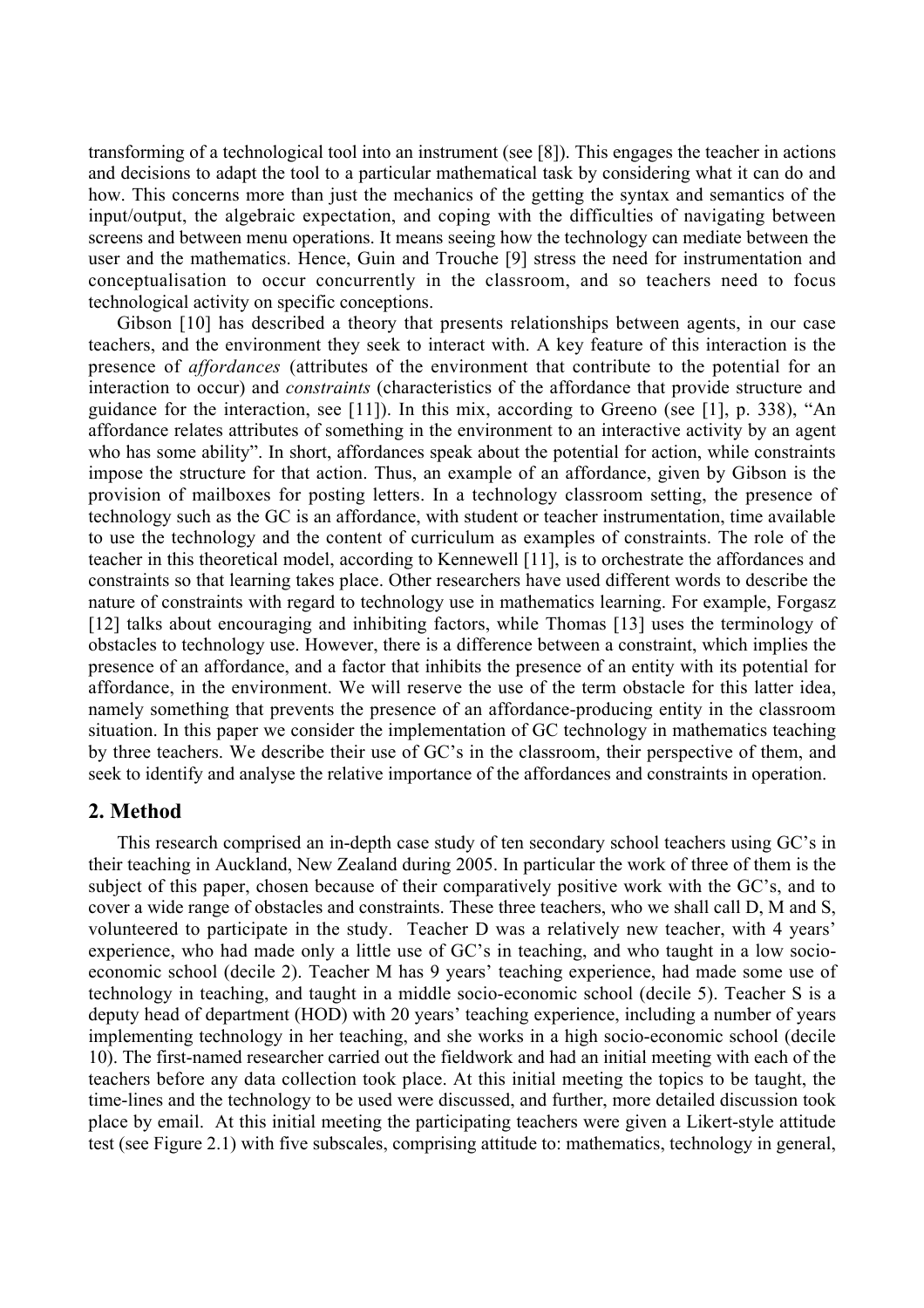personal learning, technology and GC in learning mathematics. The Cronbach's Alpha reliability coefficient for this scale was calculated at 0.898, making it an internally consistent reliable scale. They were also given a diary and encouraged to complete it for all their GC lessons, including their lesson aims and expected outcomes, teaching method, classroom organization, details of GC use, and their reflection on student learning. We made a total of 8 lesson observations; three for year 13 (aged 18 years) for teacher D and two for teachers M and S, and one year 12 lesson for teacher S. After these observations were completed the teachers were interviewed for about 40 minutes, and these were tape-recorded and later transcribed for analysis.

| <b>Mathematics Attitude Questionnaire</b>                                                                                                                                                                                                                                                                           |                                                                                                           |                 |                                  |                |                |                |  |
|---------------------------------------------------------------------------------------------------------------------------------------------------------------------------------------------------------------------------------------------------------------------------------------------------------------------|-----------------------------------------------------------------------------------------------------------|-----------------|----------------------------------|----------------|----------------|----------------|--|
| Name: and the contract of the contract of the contract of the contract of the contract of the contract of the contract of the contract of the contract of the contract of the contract of the contract of the contract of the                                                                                       |                                                                                                           |                 |                                  |                |                |                |  |
| Levels of Teaching (Circle): Y7 Y8 Y9 Y10 Y11 Y12 Y13 Years of Teaching:<br>Please circle the numbers on the right below corresponding to which of the following indicates your level of<br>agreement with each statement.<br>5-I STRONGLY AGREE (SA) with the statement<br>$2 - I DISAGREE$ (D) with the statement | $4 - I$ AGREE (A) with the statement $3 - NEUTRAL$ (N)<br>1 – I STRONGLY DISAGREE (SD) with the statement |                 |                                  |                |                |                |  |
|                                                                                                                                                                                                                                                                                                                     |                                                                                                           | $\overline{SA}$ | A                                | N              | D              | <b>SD</b>      |  |
| 1. More interesting mathematics problems can be done when students have access to technology.                                                                                                                                                                                                                       |                                                                                                           | 5               | $\overline{4}$                   | 3              | $\overline{c}$ | 1              |  |
| 2. Students understand mathematics better if they solve problems using paper and pencil.                                                                                                                                                                                                                            |                                                                                                           | 5               | $\overline{4}$                   | $\overline{3}$ | $\overline{2}$ | $\mathbf{1}$   |  |
| 3. I have lots of ideas about how I can make use of technology in mathematics.                                                                                                                                                                                                                                      |                                                                                                           | 5               | $\overline{4}$                   | $\overline{3}$ | 2              | $\mathbf{1}$   |  |
| 4. Students should not be allowed to use technology during mathematics tests or examinations.                                                                                                                                                                                                                       |                                                                                                           | 5               | $\overline{4}$                   | $\overline{3}$ | $\overline{2}$ | $\mathbf{1}$   |  |
| 5. I think technology is a very important tool for learning mathematics.                                                                                                                                                                                                                                            |                                                                                                           | 5               | $\overline{4}$                   | $\overline{3}$ | $\overline{2}$ | $\mathbf{1}$   |  |
| 6. Technology can be used as a tool to solve problems students could not solve without it.                                                                                                                                                                                                                          |                                                                                                           | 5               | $\overline{\mathcal{L}}$         | $\overline{3}$ | $\overline{2}$ | $\mathbf{1}$   |  |
| 7. Technology is only a tool for doing calculations more quickly.                                                                                                                                                                                                                                                   |                                                                                                           | 5               | $\overline{4}$                   | $\overline{3}$ | $\overline{c}$ | $\mathbf{1}$   |  |
| 8. Technology can make mathematics more fun.                                                                                                                                                                                                                                                                        |                                                                                                           | 5               | $\overline{4}$                   | $\overline{3}$ | 2              | 1              |  |
| 9. Students should use technology less often in mathematics.                                                                                                                                                                                                                                                        |                                                                                                           | 5               | $\overline{\mathbf{A}}$          | $\overline{3}$ | $\mathcal{L}$  | $\mathbf{1}$   |  |
| 10. Using technology will cause students to lose basic computational skills.                                                                                                                                                                                                                                        |                                                                                                           | 5               | $\overline{\mathbf{A}}$          | $\overline{3}$ | $\overline{c}$ | 1              |  |
| 11. I want to improve my ability to teach with technology.                                                                                                                                                                                                                                                          |                                                                                                           | 5               | $\overline{4}$                   | $\overline{3}$ | $\overline{2}$ | $\mathbf{1}$   |  |
| 12. Students rely on technology too much when solving problems.                                                                                                                                                                                                                                                     |                                                                                                           | 5               | $\overline{4}$                   | $\overline{3}$ | $\mathcal{L}$  | $\mathbf{1}$   |  |
| 13. Technology should only be used to check work once the problem has been worked out on paper.                                                                                                                                                                                                                     |                                                                                                           | 5               | $\overline{4}$<br>$\overline{4}$ | $\overline{3}$ | 2              | 1              |  |
| 14. Mathematics students need to know how to use technology.                                                                                                                                                                                                                                                        |                                                                                                           |                 |                                  | $\overline{3}$ | 2              | $\mathbf{1}$   |  |
| 15. Students should not be allowed to use technology until they have mastered the idea or the method.                                                                                                                                                                                                               |                                                                                                           | 5               | $\overline{4}$                   | $\overline{3}$ | 2              | $\mathbf{1}$   |  |
| 16. Mathematics is easier if technology is used to solve problems.                                                                                                                                                                                                                                                  |                                                                                                           | 5               | $\overline{4}$                   | $\overline{3}$ | $\overline{2}$ | $\mathbf{1}$   |  |
| 17. Learning how to use technology is difficult for me.                                                                                                                                                                                                                                                             |                                                                                                           | 5               | $\overline{4}$                   | $\overline{3}$ | $\overline{2}$ | $\mathbf{1}$   |  |
| 18. Using technology makes students better problem solvers.                                                                                                                                                                                                                                                         |                                                                                                           | 5               | $\overline{4}$                   | $\overline{3}$ | $\overline{2}$ | 1              |  |
| 19. I lack the confidence to use technology to solve mathematical problems.                                                                                                                                                                                                                                         |                                                                                                           | 5               | $\overline{4}$                   | $\mathfrak{Z}$ | $\overline{2}$ | $\mathbf{1}$   |  |
| 20. Learning mathematics is mostly memorising a set of facts and rules.                                                                                                                                                                                                                                             |                                                                                                           | 5               | $\overline{4}$                   | $\overline{3}$ | 2              | $\mathbf{1}$   |  |
| 21. When doing mathematics it is more important to know how to do a process than to understand why<br>it works.                                                                                                                                                                                                     |                                                                                                           | 5               | $\overline{4}$                   | $\overline{3}$ | 2              | $\mathbf{1}$   |  |
| 22. Learning mathematics means exploring problems to discover patterns and make generalisations.                                                                                                                                                                                                                    |                                                                                                           | 5               | 4                                | 3              | 2              | 1              |  |
| 23. Students would be better motivated in maths if they could use a graphic calculator.                                                                                                                                                                                                                             |                                                                                                           | 5               | $\overline{4}$                   | $\overline{3}$ | $\sqrt{2}$     | $\mathbf{1}$   |  |
| 24. Using a graphic calculator removes some learning opportunities for students.                                                                                                                                                                                                                                    |                                                                                                           | 5               | $\overline{4}$                   | $\overline{3}$ | $\overline{2}$ | $\mathbf{1}$   |  |
| 25. Students would understand maths better if they had a graphic calculator.                                                                                                                                                                                                                                        |                                                                                                           | 5               | 4                                | $\overline{3}$ | 2              | 1              |  |
| 26. Using a graphic calculator would make the management of data easier.                                                                                                                                                                                                                                            |                                                                                                           | 5               | $\overline{4}$                   | $3 \quad 2$    |                | $\mathbf{1}$   |  |
| 27. Students would be more confident in maths if they had a graphic calculator.                                                                                                                                                                                                                                     |                                                                                                           | 5               | $\overline{4}$                   | $3\quad 2$     |                | $\mathbf{1}$   |  |
| 28. Since students can use a graphic calculator, they do not need to learn to draw graphs by hand.                                                                                                                                                                                                                  |                                                                                                           | 5               |                                  | $3\quad 2$     |                | $\overline{1}$ |  |
| 29. I feel that computer algebra system calculators should be allowed in mathematics tests and<br>examinations.                                                                                                                                                                                                     |                                                                                                           | $\overline{5}$  | $\overline{4}$                   | $\overline{3}$ | 2              | $\mathbf{1}$   |  |
| 30. Using a graphic calculator to solve statistics makes the problems easier to understand.                                                                                                                                                                                                                         |                                                                                                           | 5               | $\overline{\mathbf{A}}$          | 3              | $\overline{2}$ | $\mathbf{1}$   |  |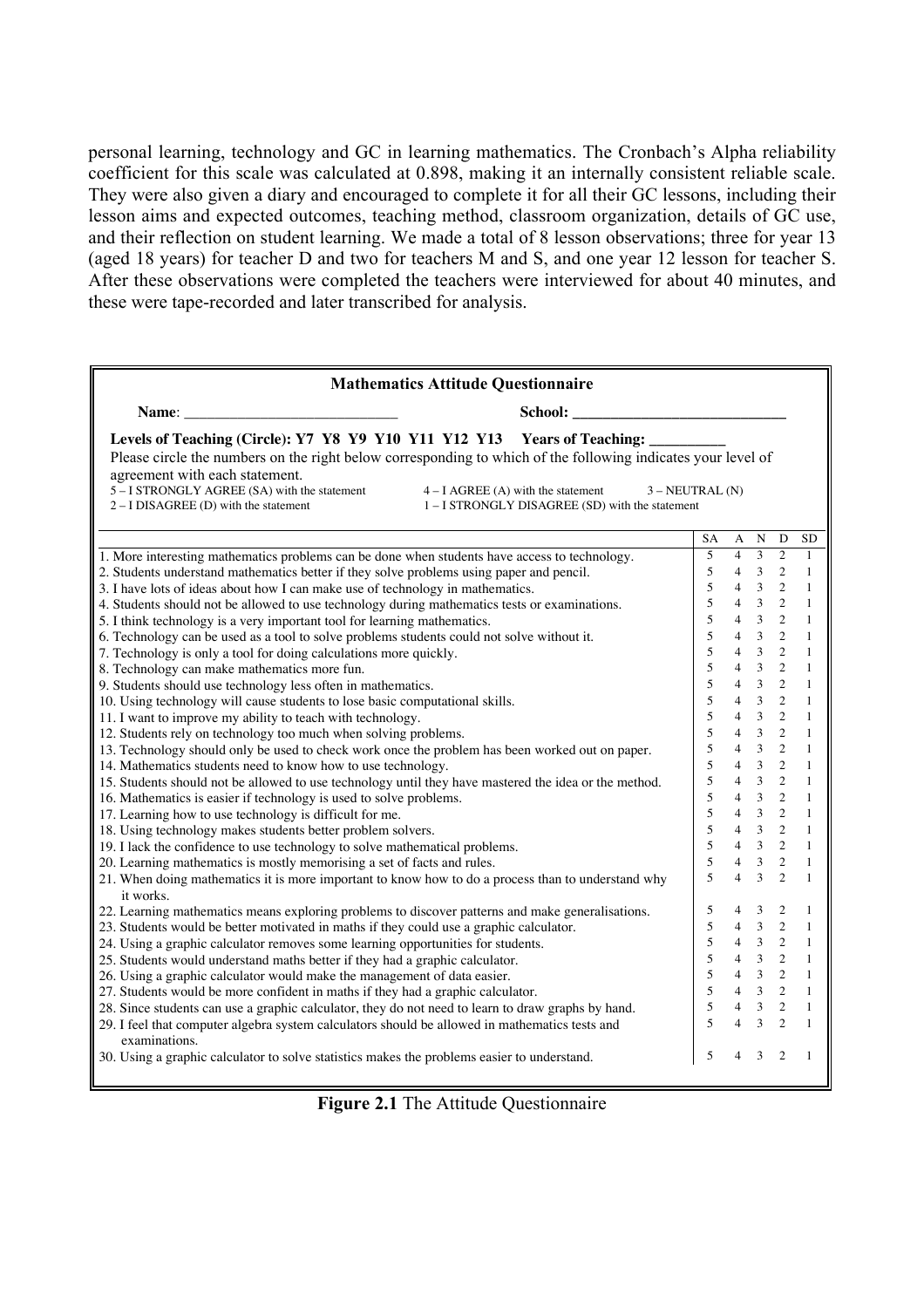## 3. Results and Discussion

In his research study, Becker [14] developed criteria for considering whether or not teachers were exemplary in their use of computers. While we did not choose to apply his criteria, or to label our teachers as exemplary, his ideas did encourage us to look at the ten teachers for those who demonstrated their use of technology before the present study as good. The three teachers we chose were making use of GC's on a fairly regular basis, viewed their use in some way as central to their teaching and seemed to encourage students to use them for approaching conceptual ideas and not just procedures. In view of this background these three teachers were selected for further investigation in terms of how they were using the GC in their teaching and the key factors driving them to do so. A focus of this study was not only to see how the teachers were using the GC but to analyse the reasons why they used them, and the pertinent affordances, constraints and obstacles relevant to their situations.

#### 3.1 The teachers' use of GC's

Teacher S works in a high socio-economic school (decile 10). She has 20 years' teaching experience and has been using GC's for three years. We made 3 visits to observe her classroom. The first involved year 12 students (age 17 years) studying probability simulations in statistics, and the second and third observations were of year 13 students (age 18 years) working on calculus, stationary points and trigonometry. In each lesson the teacher and all her students had access to TI-83+ calculators. While in her interview she stressed the value of the technology for covering more ground "…the number of things that they can do in any one lesson is far greater so it's better than drawing. Usually it takes you all lesson to draw three (graphs). You can draw ten with a graphics calculator and they can really understand it for themselves…", she mentions student understanding, which was a focus for her. She also stressed the visual benefits of the GC's in this:

…it gives the students a visual interpretation, a hands-on approach; it's not all just writing, they can see things happening, particularly with the probability simulations yesterday. I felt they had a much better comprehension of what was actually happening so they got a visual picture but also every time they did it …they could see it happening differently every time.

These two ideas converge in her mind to give students the ability to generalise "I think it's the amount of visual information they can get, and the amount of examples they can get through, so they really feel they understood it because they've seen so many that they can actually accept and they can generalize for themselves and it gives a better understanding." Rather than focussing simply on getting her students to perform procedures she talked about how "they had a much better concept of what was actually happening". She does not put the emphasis in class on the instrumentation of the GC, instead "Basically if I'm organized I'll make a worksheet with the 5 keys we'll use that day or put the 5 keys we'll use on the blackboard, go over those and just spend 5 minutes on what we're going to day for the day". This approach was confirmed by the observation of her second lesson, on concavity. Her teaching was focused on using the technology to improve conceptual understanding, with an emphasis on visual representations of functions. She explained the concept of concavity on the whiteboard (see Figure 3.1), followed by turning point, stationary point, local maximum and minimum points. Teacher S also gave the definition of a point of inflection, showing that it may have a non-zero gradient. The students then worked on the function  $y = x^4 - 2x^3$ , to find its key features, such as concavity, being encouraged to work by-hand and on the GC (with, eg,  $[2^{nd}]$  [Trace] to find turning points) in parallel.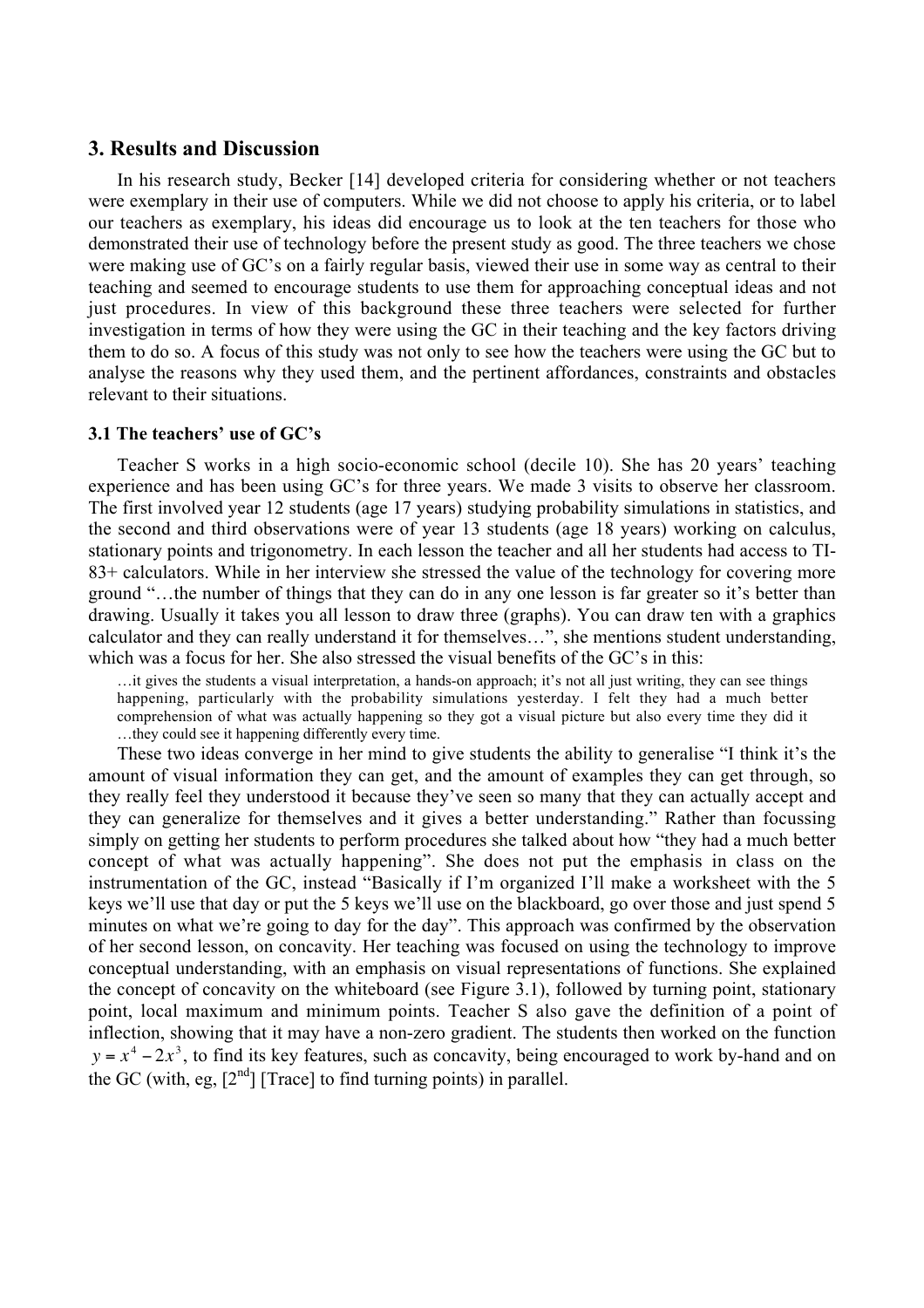



The lesson's concepts The point of inflection

Figure 3.1 Teacher S's Conceptual Emphasis in Differentiation

In her third lesson she considered how the GC could help her students understand and recognise key concepts of functions  $y = A\sin B(x+C) + D$ , such as amplitude, period, maximum and minimum values. This led to a question using trig functions to model temperature:

temperature, T, of the patient at time in days since the beginning of the illness. Assume that the function A patient in the hospital had an illness in which his temperature (in degrees census) varied front it low of  $37^\circ$ to a high of  $40.4^\circ$ . The length of time between successive highs is 16 days. Determine the formula for the describing the temperature can be modelled with a sine function, with no phase shift.





Figure 3.2 Teacher S Integrates the GC in Modelling

In this she got the students to work by-hand on the conceptual structure of the problem, and then integrated the GC into the solution process. The students found *A* as 1.7 from  $(40.4-37)/2$ (Figure 3.2a), *D* as 38.7 (37+1.7), and *B* as  $\frac{\pi}{2}$ 8 from *B*=2 $\pi$ /period, to give  $y = 1.7 \sin \left( \frac{\pi x}{8} \right)$ ĺ  $\setminus$  $\left(\frac{\pi x}{\circ}\right)$ Į  $+ 38.7.$ 

€ € their transformations, and then the solution of trigonometric equations. The school allowed GC use Teacher M works in a medium socio-economic level school (decile 5). She has 9 years' teaching experience and has also been using GC's for 3 years. We made 2 observation visits to her classroom, both involving year 13 students (age 18 years) studying firstly trigonometric graphs and in examinations and encouraged students to buy their own calculator, but the financial situation at the school was not considered good enough to support technology; according to the head of the department "the budget doesn't allow for it." Hence the mathematics department did not have a class set of GC's or a viewscreen, so she had an obstacle to overcome when she wanted to demonstrate working with a GC. When we visited teacher M's class only 7 of the 14 students had their own scientific or graphic calculator, and so the students shared with each other or worked without a calculator. Thus she worked under the constraint that the calculators were not all the same, and so she had to explain how to work with each model. Teacher M used a CASIO fx-9750G GC and an overhead projector (OHP) on which she wrote to demonstrate and explain key points.

In her interview teacher M spoke about the visual value of the GC, how "when they have a graphics calculator, it's very useful for them to see how the graphs… what the graphs look like, and you can change numbers". She also mentioned the time-saving aspects of its use "It's much faster,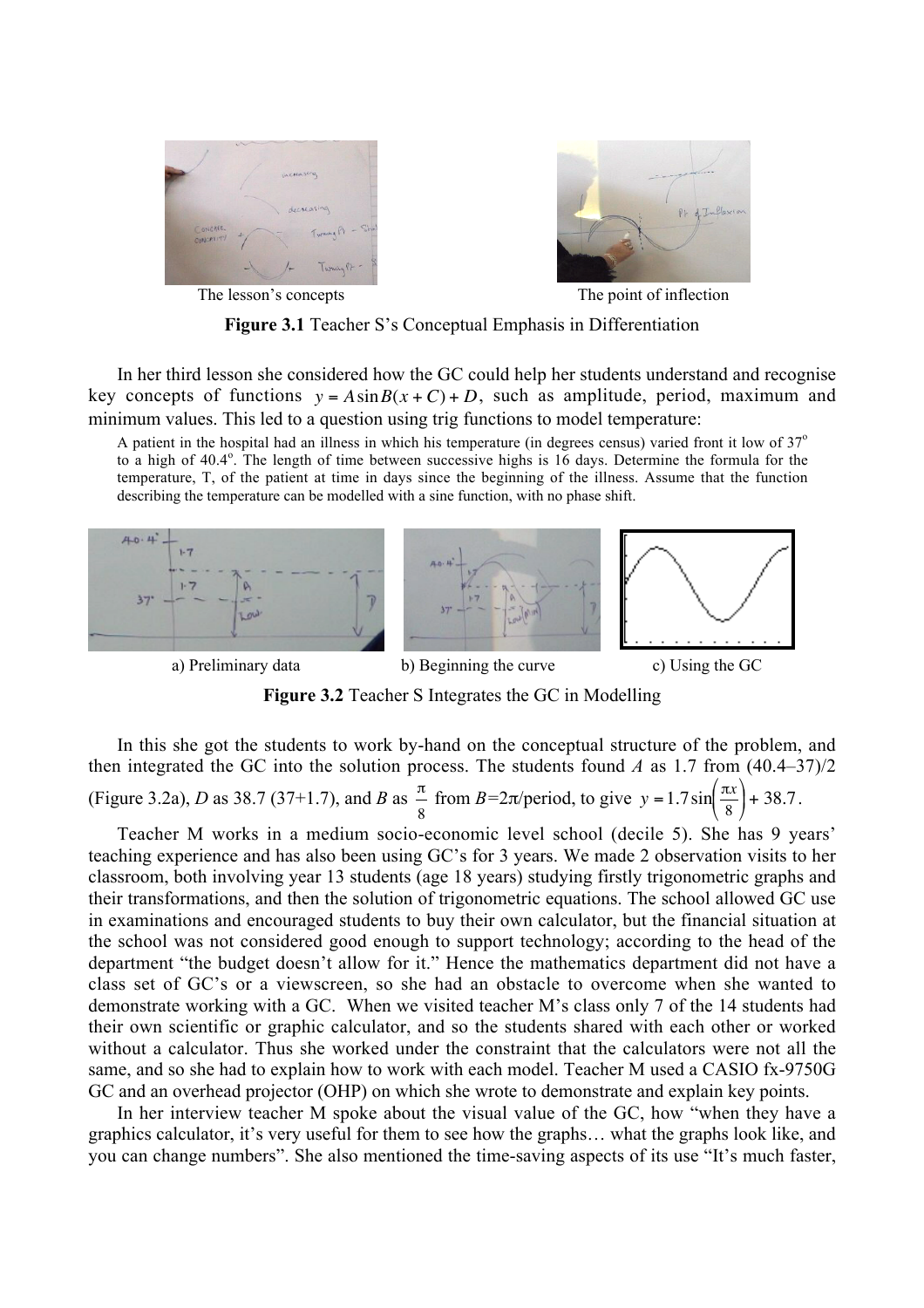quicker and easier". However, she also thinks of the conceptual value of the GC in helping students make connections.

I think it's important for them to understand concepts in mathematics and there's got to be a balance between the skills they do and the word problems…Basically we want them to be able to see what the concept is, and instead of sketching it every time... so if you want them to check for 'y=3cos(4x)', they have independently seen what is happening to 'cos  $(4x)$ ' and what happens when they  $\lceil d\sigma \rceil$  '2cos(x)', and they can put the two together and get it from the graphics calculator quicker and they can see the changes much faster.

On the subject of GC instrumentation teacher M does not put a lot of emphasis on getting students to think about what buttons to press, etc. She says that once they have the basics students are quick to pick up what they need in each lesson: "I don't put it all up at the beginning of the lesson or they'll get confused with it. I do it as and when I feel it's necessary. But generally, switching it on, feeling the menu and how to use the cursor, most of the students know. That's why I put the instructions up and most of them caught on to it very quickly". Her emphasis on conceptual understanding was seen in an interview comment "I think it's important for them to understand concepts in mathematics and there's got to be a balance between the skills they do and the word problems they work out."

In her first lesson with the year 13 students (age 18 years) teacher M used the GC to allow students to investigate graphs of the form  $y = A \sin B(x + C) + D$ , etc. First she concentrated on the encounged to work together, Biseass while the person straing next to you are error or y sin(six). effect of a single parameter, using  $y = A \sin x$ , with  $A=2$ , 3 and 0.5, and asking what these numbers get students to focus on the concepts of domain, range, period, amplitude and frequency, asking signified, and then moved on to graphs of the form  $y = cos(Bx)$ , with  $B=2$  and 3. Students were encouraged to work together, "Discuss with the person sitting next to you the effect of  $v=sin(Bx)$ .", questions such as "What does the number 2 signify?". She explained the conceptual approach, and the role of the GC this way:

Instead of just sketching '*y* = cos (2*x*)' and then after it doing '*y* = cos (3*x*)', they've got to see the connection. If they see... keep changing the variables, and they see the effect of that, that's conceptual understanding and that's what we should be getting at and the graphics calculator is really useful for that."



**Figure 3.3** Teacher M Stresses the Concepts of Range and Period for  $y = sinx + 2$ 

Moving on she focused on the concept of translation, asking "What sort of translation is *y*=sin*x*+2? What is [sic] the domain, range and period? What does [the] graph look like?" Figure 3.3 shows her use of some of the key ideas on the overhead projector. In the second lesson was spent solving equations such as  $\sin x = 0.5$ . To do this she got the students to draw the graphs of  $y = \sin x$ and *y*=0.5 on the GC (see Figure 3.4a) and consider their intersection. Afterwards she used this same concept to get them to solve  $7-3x = 6\cos x$ . Since she did not want her students to be procedural users of the GC, but to think about the mathematics, she used this example as an opportunity to get them to look through what they saw on the screen. She pointed to the apparent intersection of the two graphs near the *y*-axis (see Figure 3.4b) and asked the students to use the GC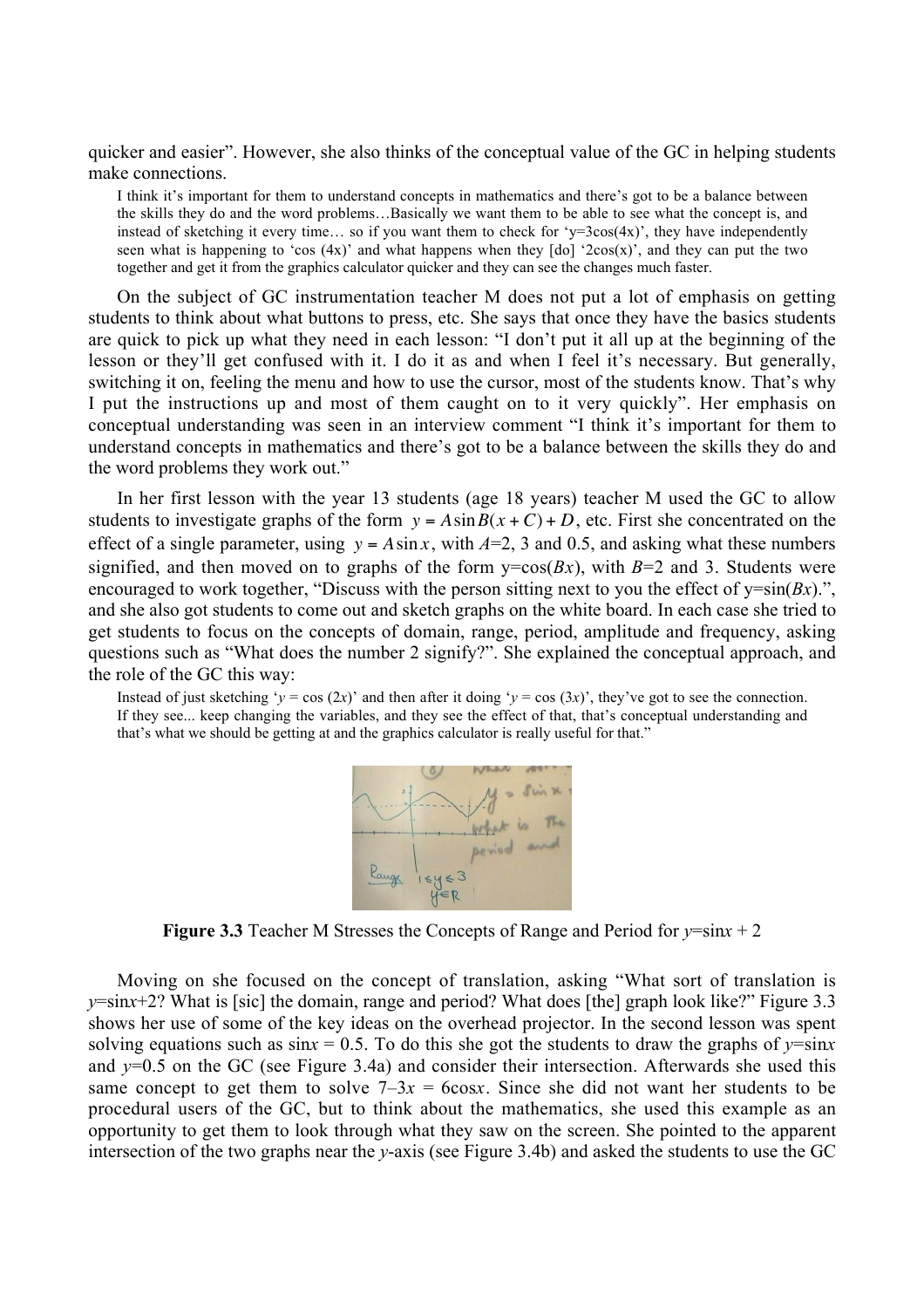to zoom in on that area. They could then see that the line does not actually intersect the curve (see Figure 3.3c) and that was why there was no solution given by the GC, instead "When you press [G-Solve], it always give you first intersection from left to right, then  $x = 3.85$ ,  $y = -4.55$ ."







a)  $y = \sin x$  and  $y = 0.5$  for  $\sin x = 0.5$  b)  $y = 7-3x$  and  $y = 6\cos x$  for  $7-3x = 6\cos x$  c) Zooming in

Figure 3.4 Teacher M Shows that Trig Equations Can Be Solved with Intersecting Graphs

Teacher D works in a low socio-economic level school (decile 2). He is less experienced than the other two, with 4 years' teaching, was new to using GC's in his teaching and had not attended any GC professional development course. As with teacher M, the school allowed GC use in examinations and encouraged students to buy them, but the majority of the students could not afford one. However, the school was trying to support technology use so the mathematics department had purchased one class set of CASIO fx-9750G calculators and had one classroom with a computer set up for Powerpoint use. Teacher D commented on this constraint that "Very few of the students can afford their own graphics calculator therefore, the only chance they get to practise with them is in the lesson when we hand them out and draw them back again, so they don't get the familiarity …they haven't had the practice in using the technology." We made 3 observations of his classroom. All three lessons involved year 13 students (age 18 years) using the class set of GC'S, one studying the binomial distribution in statistics, and the others the use of power and exponential functions in statistical modelling. Once again teacher D had to work around the obstacles of the lack of an overhead projector and a viewscreen to project his calculator screen. He managed this by using the affordance of a poster of the GC to show students the right key presses, but clearly a poster has constraints, such as not being able to show the result of the key presses.

In his interview teacher D showed that he did not want students simply to use the GC in a procedural manner, but saw the value of an inter-representational approach. The graphical side of the GC was important to him since "it can also provide a visual help to understanding the overall idea.", and he talked about how "students have come to me and said, 'I now understand what you're saying', by having a little presentation of the graph." He also confirmed his desire for a nonprocedural approach, saying that his "prime aim would be for them to understand the method and be able to apply it rather than to arrive at the right answer." Actually, his first lesson was rather procedural, using the computing power of the GC to calculate  $p(x=6)= {}^9C_6 0.4 {}^6(1-0.4)^3$ , and finding other probabilities,  $p(x\geq k)$  or  $p(x\leq k)$ . It appeared from his interview that the purpose of this lesson was revision, since "Basically the type that they're going to get in the exam." However, for the second lesson on power and exponential functions he tried to integrate the GC into thinking. He gave students the function  $y=2e^{-0.45x}$ , asking them to sketch the graph for *x* values from 0 to 3, by completing a table he gave them (see Figure 3.5a) and then plotting the function. Students completed the table by putting  $x=0$ , 0.5, 1, 2, 3 into the function  $y = 2e^{-0.45x}$  on their GC and then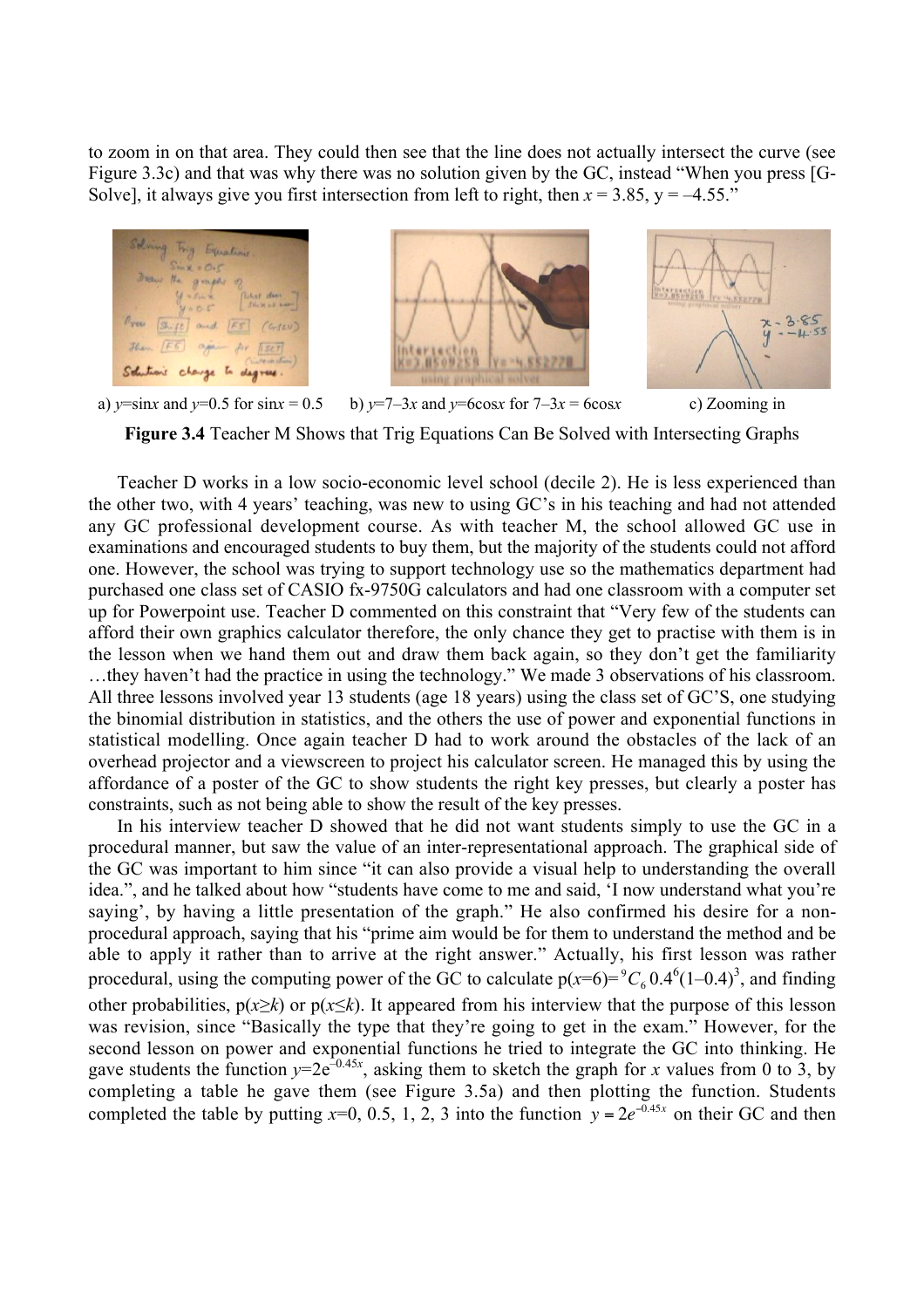plotting by hand (Figure 3.5b). He used this method rather than getting the GC to draw the final graph so that the students could see how the graph was constructed.



Figure 3.5 Teacher D Integrates the GC into Graph Plotting

A similar process was then followed for graphs of the form  $y = x^k$ , for  $k=-2$ , 1.5 and  $-0.5$ . [Trace] key, approach to  $y=200$ , you can find the *x*-value." (variables had been changed on the GC). Finally a problem involving the volume of water in a lake at time *t*, with the function  $V = 1275t^{-0.72}$ , Frace, and *Sepheman to y* 200, you can find the *x*-value. (variables had been enarged on the Ge).<br>Here the students had a choice of method. They could either use [G-solve], which gave them the *x*was considered. Here the function was drawn using the GC. Teacher D asked the students "At what point does the amount of water in the lake drop below 200m<sup>3</sup>? When *y*=200, what is *x*-value? Use value directly, or the [Trace] key on the GC; they preferred the former. This work led into the third lesson on using power and exponential functions to model two variable regression.

#### 3.2 Factors influencing the teachers

An analysis of possible affordances for the action of teaching with technology led us to consider a number of domains where the affordances arise. These include the school's physical infrastructure, the school's personnel structure and relationships, and the technology itself. Hence, when considering the obstacles and constraints that might be influencing the teachers' use of GC's (and other technology) we decided to group them into three sections, departmental, school, and added personal teacher factors. Table 3.1 lists some of these obstacles and constraints.

| Teacher | Department                  | School                  | Teacher              |
|---------|-----------------------------|-------------------------|----------------------|
| S       | Strong HOD support for GC's | Experience of GC use    | Experienced GC user  |
|         | Other supportive teachers   | Strong support for GC's | Strong GC confidence |
| M       | Weak HOD support for GC's   | New to GC use           | New GC user          |
|         | No supportive teachers      | Weak support for GC's   | Weak GC confidence   |
| D       | Weak HOD support for GC's   | New to GC use           | New GC user          |
|         | No supportive teachers      | Strong support for GC's | Weak GC confidence   |

Table 3.1 Constraints on the Teachers

Although two of the teachers (M and D) had relatively weak personal instrumentation of the GC they did not allow this to prevent them from trying to introduce it in a conceptual way. One might expect that a supportive school and department would be necessary factors for a teacher to introduce technology into teaching, but we see from Table 3.1 that two of the teachers did not have this background. In fact only teacher S had the profile that one might consider ideal for a successful outcome. She also was more experienced with GC's and was the only teacher to have had professional development with them, and her lessons showed this. This led us to think that other factors might be at least as important in promoting teacher use of GC's. Prior to the start of our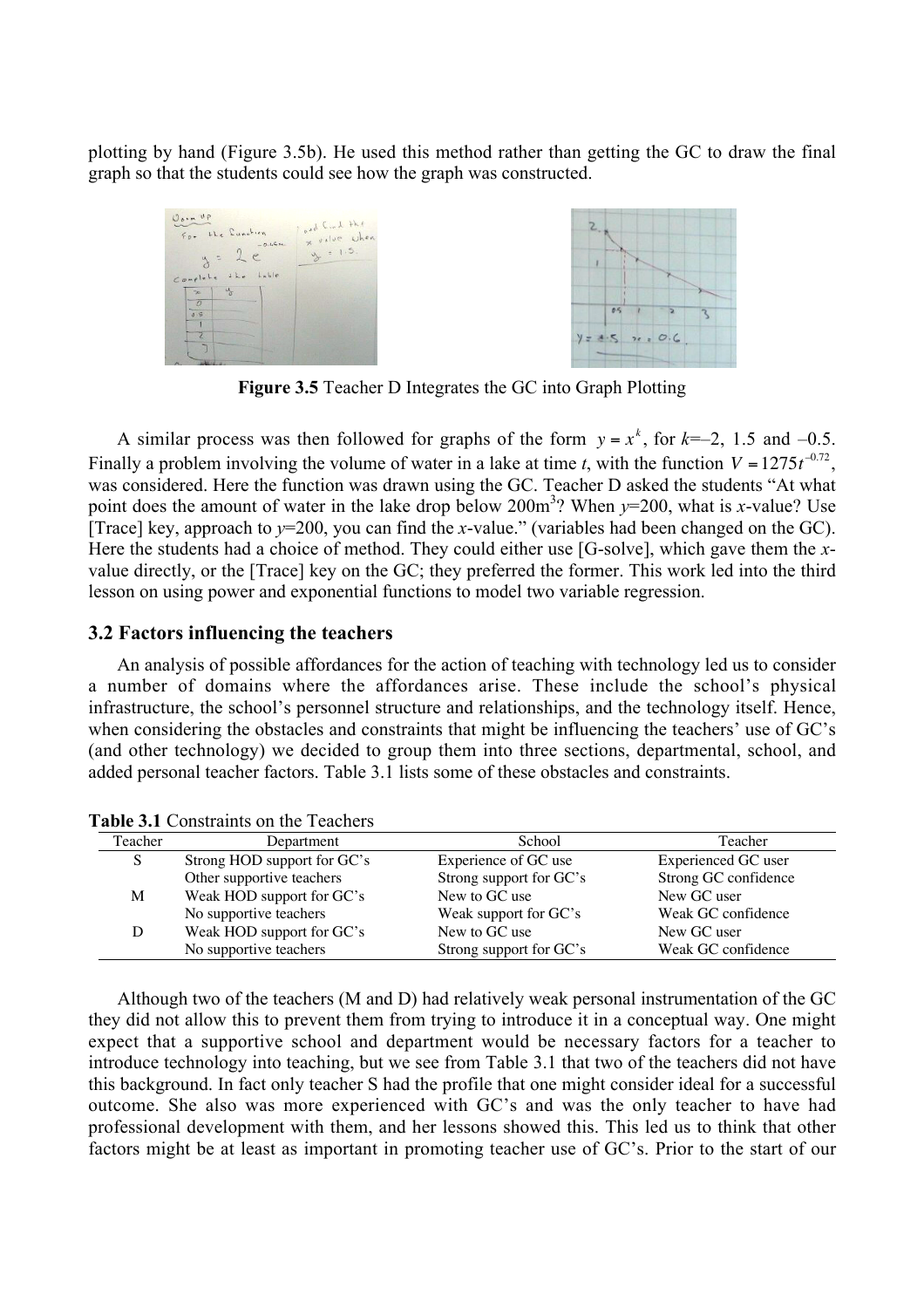observations, and therefore measuring the existing situation, we had given the teachers an attitude test with five subscales, comprising their attitude to: mathematics, technology in general, personal learning, use of the GC in learning mathematics. In Table 3.2 we see a set of summary means for each of the subscales for all ten teachers in our wider study, all of whom were teaching mathematics with technology.

| T ADIC 9.2 INCANS TOF THE FIVE ATTITUDE TEST BUDSCARS TOF THE TEACHERS |             |             |                           |                |                  |  |  |  |  |  |  |
|------------------------------------------------------------------------|-------------|-------------|---------------------------|----------------|------------------|--|--|--|--|--|--|
|                                                                        | Attitude to | Attitude to | Technology in<br>Personal |                | GC's in Learning |  |  |  |  |  |  |
|                                                                        | Maths       | Technology  | earning                   | Learning Maths | Maths            |  |  |  |  |  |  |
| 10 Teachers                                                            | .80         | 3.85        | 4.02                      |                | 3.89             |  |  |  |  |  |  |

Table 3.2 Means for the Five Attitude Test Subscales for the Teachers

All ten teachers were positive to technology use, and especially its use in teaching mathematics. We note that the means of teachers D, M, and S were not significantly different from the others in the five subscales. However, in their attitude to personal learning they were slightly more positive that the others (mean=4.17), although not significantly so. In this subscale one question in particular is noteworthy. In Q11 'I want to improve my ability to teach with technology' the ten averaged 4.51 out of 5, strong agreement, with teachers D, M and S averaging 4.67 (4.43 for the others).

## 4. Conclusion

Although mathematics teachers often claim to be supportive of the use of technology in their teaching (see [12], [13]), the degree and type of use in the classroom often does not correlate with this (see [15]). Research into the uptake and implementation of technology in mathematics teaching has identified a range of factors influencing it. Goos [16] lists some of these as: skill and previous experience in using technology; time and opportunities to learn (pre-service education, guidance during practicum and beginning teaching, professional development); access to hardware (computers and calculators), software, and computer laboratories; availability of appropriate teaching materials; technical support; support from colleagues and school administration; curriculum and assessment requirements and how teachers interpret these for students perceived to have different mathematical abilities; knowledge of how to integrate technology into mathematics teaching; and beliefs about mathematics and how it is learned. Forgasz [12] agrees, with her computer survey listing access to computers and/or computer laboratories as the most prevalent inhibiting factor (constraint), with lack of professional development and technical problems, including lack of technical support next. Thomas's [13] survey of computer use in all New Zealand secondary schools found that teachers make similar statements, citing availability of computers as the major issue, followed by a lack of software, training and confidence. The first two may be described as obstacles, while the last two are constraints.

Some literature points out the influence of teacher beliefs and attitudes on their teaching practice. In her study, Forgasz [12] found that teacher confidence, experience, skills or enjoyment of computers was the third highest factor encouraging computer use. While we cannot make any definite conclusions from our small-scale study it is interesting to note that teachers who have few school resources, are not well supported by their head of department, and who do not have strong personal GC skills can do quite well in implementing GC use. Our attitude questionnaire seems to point to the fact that the teacher's personal attitudes and beliefs, if strong enough, will override these other negative constraints and obstacles. In particular, our results suggest that a strong belief in the value of technology in learning mathematics coupled with a strong willingness to be open to personal learning could be crucial factors. Further research will be necessary to test this hypothesis.